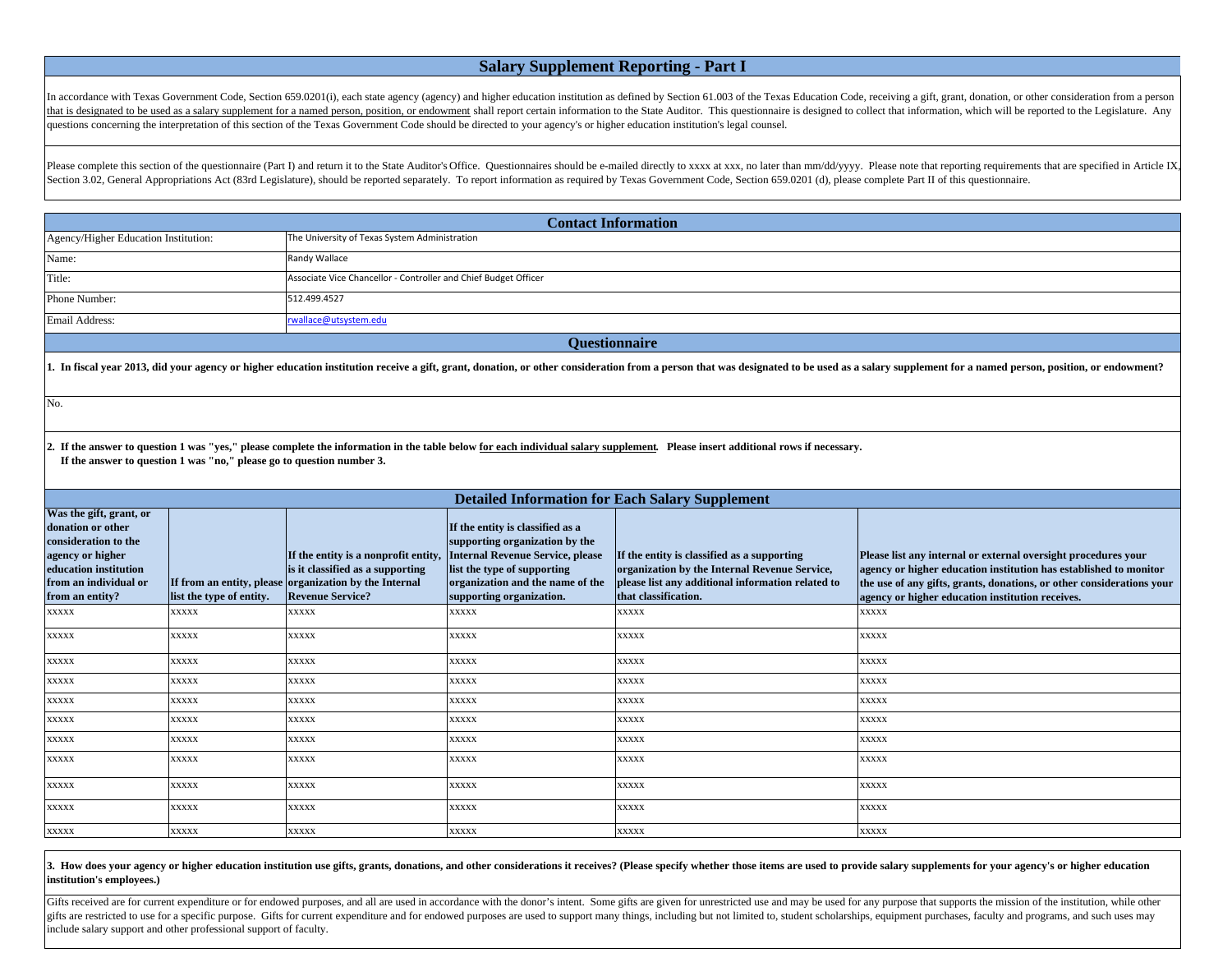| <b>Detailed Information for Each Salary Supplement</b> |                          |                                                                       |                                  |                                                   |                                                                       |
|--------------------------------------------------------|--------------------------|-----------------------------------------------------------------------|----------------------------------|---------------------------------------------------|-----------------------------------------------------------------------|
| Was the gift, grant, or                                |                          |                                                                       |                                  |                                                   |                                                                       |
| donation or other                                      |                          |                                                                       | If the entity is classified as a |                                                   |                                                                       |
| consideration to the                                   |                          |                                                                       | supporting organization by the   |                                                   |                                                                       |
| agency or higher                                       |                          | If the entity is a nonprofit entity, Internal Revenue Service, please |                                  | If the entity is classified as a supporting       | Please list any internal or external oversight procedures your        |
| education institution                                  |                          | is it classified as a supporting                                      | list the type of supporting      | organization by the Internal Revenue Service,     | agency or higher education institution has established to monitor     |
| from an individual or                                  |                          | If from an entity, please organization by the Internal                | organization and the name of the | please list any additional information related to | the use of any gifts, grants, donations, or other considerations your |
| from an entity?                                        | list the type of entity. | <b>Revenue Service?</b>                                               | supporting organization.         | that classification.                              | agency or higher education institution receives.                      |

4. If your agency or higher education institution has adopted conflict of interest provisions regarding the acceptance by the agency or higher education institution of a gift, grant, donation, or other consideration to be **supplement for an agency or higher education institution employee, please provide a hyperlink to the conflict of interest provisions.** 

UTS 180, "Conflicts of Interest, Conflicts of Commitment, and Outside Activities". http://www.utsystem.edu/bor/procedures/policy/policies/UTS180.pdf and UTS 138, "Gift Acceptance Procedures"

http://www.utsystem.edu/bor/procedures/policy/policies/uts138.html

(Please place additional comments here.) **Please include any additional comments in the box below.**